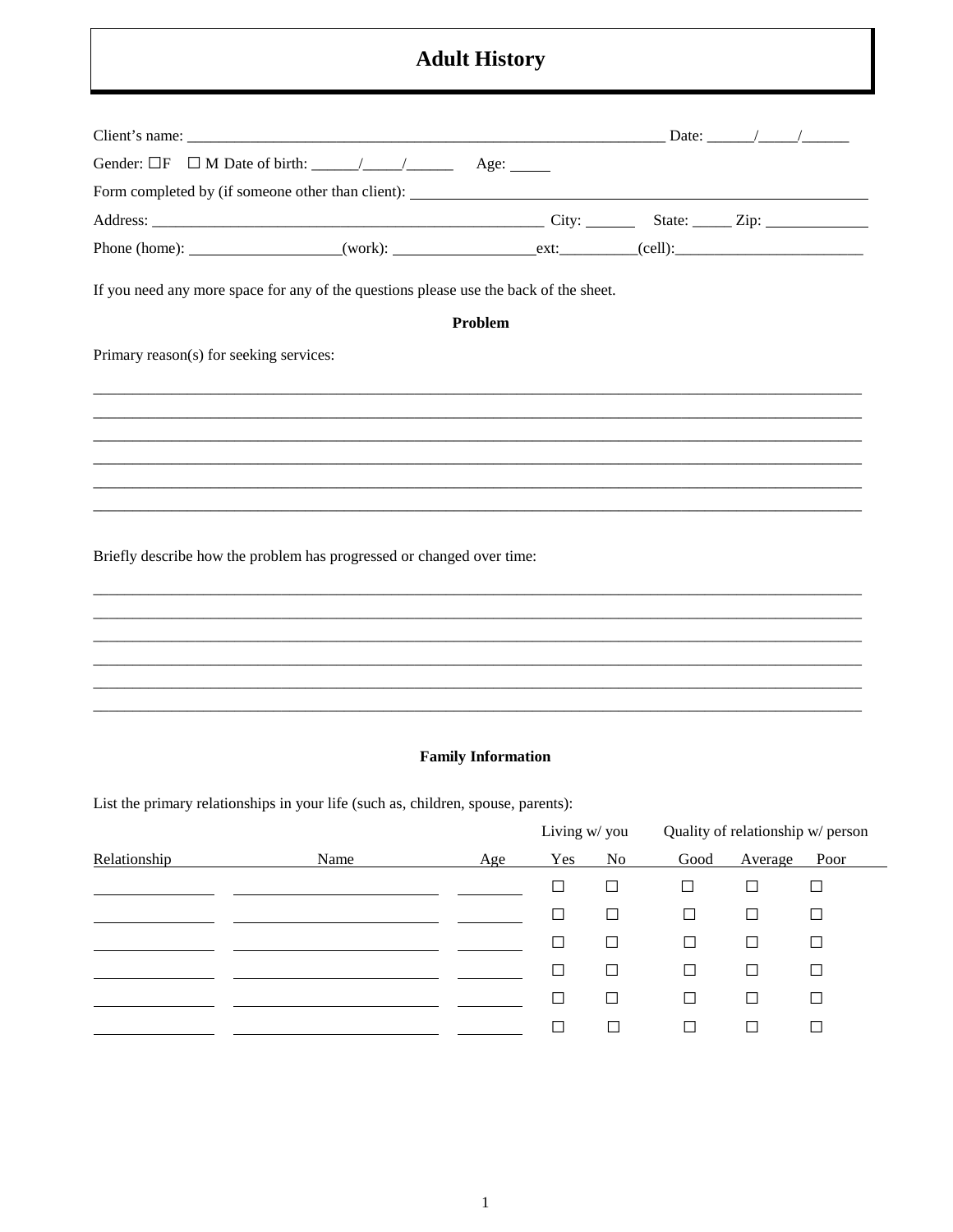|                                                                |                                                                                                             | <b>Marital Status</b> (more than one answer may apply) |                                                                                                                                                                                                                                |
|----------------------------------------------------------------|-------------------------------------------------------------------------------------------------------------|--------------------------------------------------------|--------------------------------------------------------------------------------------------------------------------------------------------------------------------------------------------------------------------------------|
| $\Box$ Single                                                  | $\Box$ Divorce in process                                                                                   |                                                        | $\Box$ Unmarried, living together                                                                                                                                                                                              |
|                                                                |                                                                                                             | Length of time: $\qquad \qquad$                        |                                                                                                                                                                                                                                |
| $\Box$ Legally married                                         | $\Box$ Separated                                                                                            |                                                        | $\Box$ Divorced                                                                                                                                                                                                                |
| Length of time: $\_\_$                                         |                                                                                                             |                                                        |                                                                                                                                                                                                                                |
| $\Box$ Widowed                                                 | $\Box$ Annulment                                                                                            |                                                        |                                                                                                                                                                                                                                |
| Length of time: $\_\_\_\_\_\_\_\_\_\_\_\_\_\_\_\_\_\_\_\_\_\_$ |                                                                                                             | Length of time:                                        |                                                                                                                                                                                                                                |
|                                                                | Assessment of current relationship (if applicable): $\Box$ Good $\Box$ Fair $\Box$ Poor                     |                                                        |                                                                                                                                                                                                                                |
|                                                                |                                                                                                             | <b>Parental Information</b>                            |                                                                                                                                                                                                                                |
| Please tell us about your parents:                             |                                                                                                             |                                                        |                                                                                                                                                                                                                                |
| $\Box$ Parents legally married                                 |                                                                                                             |                                                        |                                                                                                                                                                                                                                |
| $\Box$ Have parents ever been separated                        |                                                                                                             | $\Box$ Father remarried:                               | Number of times:                                                                                                                                                                                                               |
| $\Box$ Have parents ever divorced                              |                                                                                                             |                                                        |                                                                                                                                                                                                                                |
|                                                                |                                                                                                             |                                                        | Special circumstances (e.g., raised by person other than parents, information about spouse/children not living with you, etc.):                                                                                                |
|                                                                |                                                                                                             |                                                        |                                                                                                                                                                                                                                |
|                                                                |                                                                                                             | <b>Development</b>                                     |                                                                                                                                                                                                                                |
|                                                                | Are there special, unusual, or traumatic circumstances that affected your development? $\Box$ Yes $\Box$ No |                                                        |                                                                                                                                                                                                                                |
|                                                                |                                                                                                             |                                                        |                                                                                                                                                                                                                                |
|                                                                | Has there been history of child abuse? $\square$ Yes $\square$ No                                           |                                                        |                                                                                                                                                                                                                                |
| If Yes, which type $(s)$ ?                                     | $\Box$ Sexual $\Box$ Physical                                                                               | $\Box$ Verbal                                          |                                                                                                                                                                                                                                |
|                                                                | If Yes, the abuse was as a: $\square$ Victim $\square$ Perpetrator                                          |                                                        |                                                                                                                                                                                                                                |
|                                                                |                                                                                                             |                                                        |                                                                                                                                                                                                                                |
|                                                                |                                                                                                             |                                                        |                                                                                                                                                                                                                                |
|                                                                |                                                                                                             |                                                        |                                                                                                                                                                                                                                |
|                                                                |                                                                                                             |                                                        |                                                                                                                                                                                                                                |
|                                                                | Check how you generally get along with other people: (check all that apply)                                 | <b>Social Relationships</b>                            |                                                                                                                                                                                                                                |
| $\Box$ Affectionate                                            | $\Box$ Aggressive<br>$\Box$ Avoidant                                                                        |                                                        | $\Box$ Fight/argue often<br>$\Box$ Follower                                                                                                                                                                                    |
| $\Box$ Friendly                                                | $\Box$ Leader<br>$\Box$ Outgoing                                                                            | $\Box$ Shy/withdrawn                                   | $\Box$ Submissive                                                                                                                                                                                                              |
|                                                                |                                                                                                             |                                                        |                                                                                                                                                                                                                                |
|                                                                |                                                                                                             |                                                        | Sexual orientation: Comments: Comments: Comments: Comments: Comments: Comments: Comments: Comments: Comments: Comments: Comments: Comments: Comments: Comments: Comments: Comments: Comments: Comments: Comments: Comments: Co |
| Sexual dysfunctions? $\Box$ Yes $\Box$ No                      |                                                                                                             |                                                        |                                                                                                                                                                                                                                |
|                                                                |                                                                                                             |                                                        |                                                                                                                                                                                                                                |
|                                                                | Any current or history of being as sexual perpetrator? $\square$ Yes $\square$ No                           |                                                        |                                                                                                                                                                                                                                |
|                                                                |                                                                                                             |                                                        |                                                                                                                                                                                                                                |
|                                                                |                                                                                                             |                                                        |                                                                                                                                                                                                                                |
|                                                                |                                                                                                             | <b>Cultural/Ethnic</b>                                 |                                                                                                                                                                                                                                |
|                                                                |                                                                                                             |                                                        | To which cultural or ethnic group, if any, do you belong?                                                                                                                                                                      |

If Yes, describe: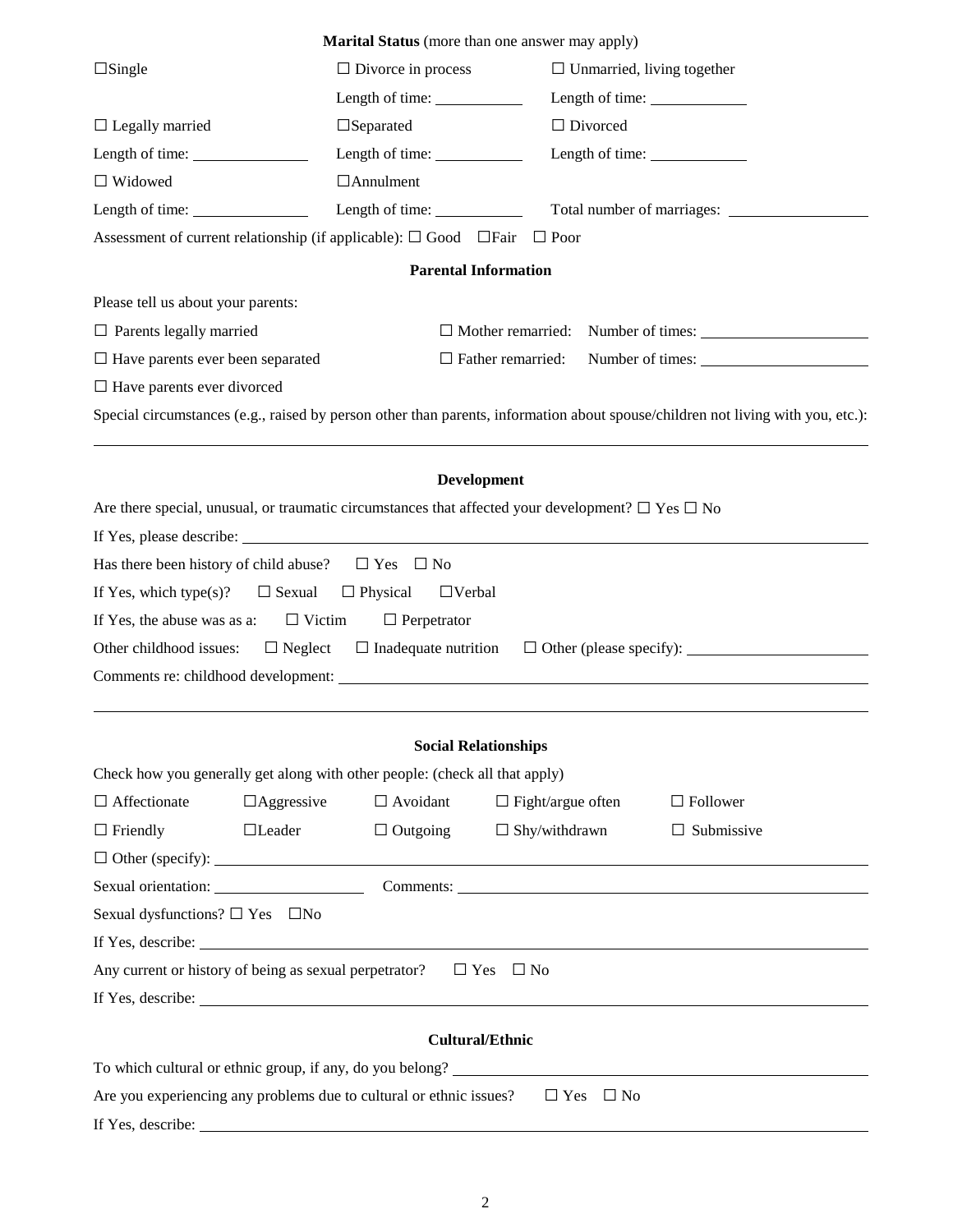| Other cultural/ethnic information:                                                         |                                                                                                                               |
|--------------------------------------------------------------------------------------------|-------------------------------------------------------------------------------------------------------------------------------|
|                                                                                            | Legal                                                                                                                         |
| <b>Current Status</b>                                                                      |                                                                                                                               |
| Are you involved in any active cases (custody, criminal, civil)? $\Box$ Yes $\Box$ No      |                                                                                                                               |
|                                                                                            |                                                                                                                               |
| Is counseling required as a condition of the case? $\Box$ Yes $\Box$ No                    |                                                                                                                               |
| Are you presently on probation or parole? $\square$ Yes $\square$ No                       |                                                                                                                               |
|                                                                                            |                                                                                                                               |
|                                                                                            |                                                                                                                               |
|                                                                                            | Education                                                                                                                     |
| Fill in all that apply:                                                                    | Years of education: Currently enrolled in school? $\Box$ Yes $\Box$ No                                                        |
| - High school grad/GED                                                                     |                                                                                                                               |
| <b>No. 2.1.</b> Vocational: Number of years: Consequently Graduated: $\Box$ Yes $\Box$ No. |                                                                                                                               |
| $\Box$ College: Number of years: $\Box$ Graduated: $\Box$ Yes $\Box$ No                    |                                                                                                                               |
| Graduate: Number of years: Graduated: $\Box$ Yes $\Box$ No                                 |                                                                                                                               |
|                                                                                            |                                                                                                                               |
|                                                                                            |                                                                                                                               |
|                                                                                            | <b>Employment</b>                                                                                                             |
|                                                                                            |                                                                                                                               |
| Currently:                                                                                 | $\Box$ FT $\Box$ PT $\Box$ Temp $\Box$ Laid-off $\Box$ Disabled $\Box$ Retired                                                |
| $\Box$ Social Security $\Box$ Student                                                      | $\Box$ Other (describe):                                                                                                      |
|                                                                                            | Leisure/Recreational                                                                                                          |
| activities, walking, exercising, diet/health, hunting, fishing, bowling, traveling, etc.)  | Describe special areas of interest or hobbies (e.g., art, books, crafts, physical fitness, sports, outdoor activities, church |
| Activity                                                                                   | How often now?<br>How often in the past?                                                                                      |
|                                                                                            |                                                                                                                               |
|                                                                                            |                                                                                                                               |
|                                                                                            |                                                                                                                               |
|                                                                                            |                                                                                                                               |
|                                                                                            | <b>Medical/Physical Health</b>                                                                                                |
|                                                                                            |                                                                                                                               |
|                                                                                            |                                                                                                                               |
|                                                                                            |                                                                                                                               |

List any prescription or over the counter medications you are regularly taking: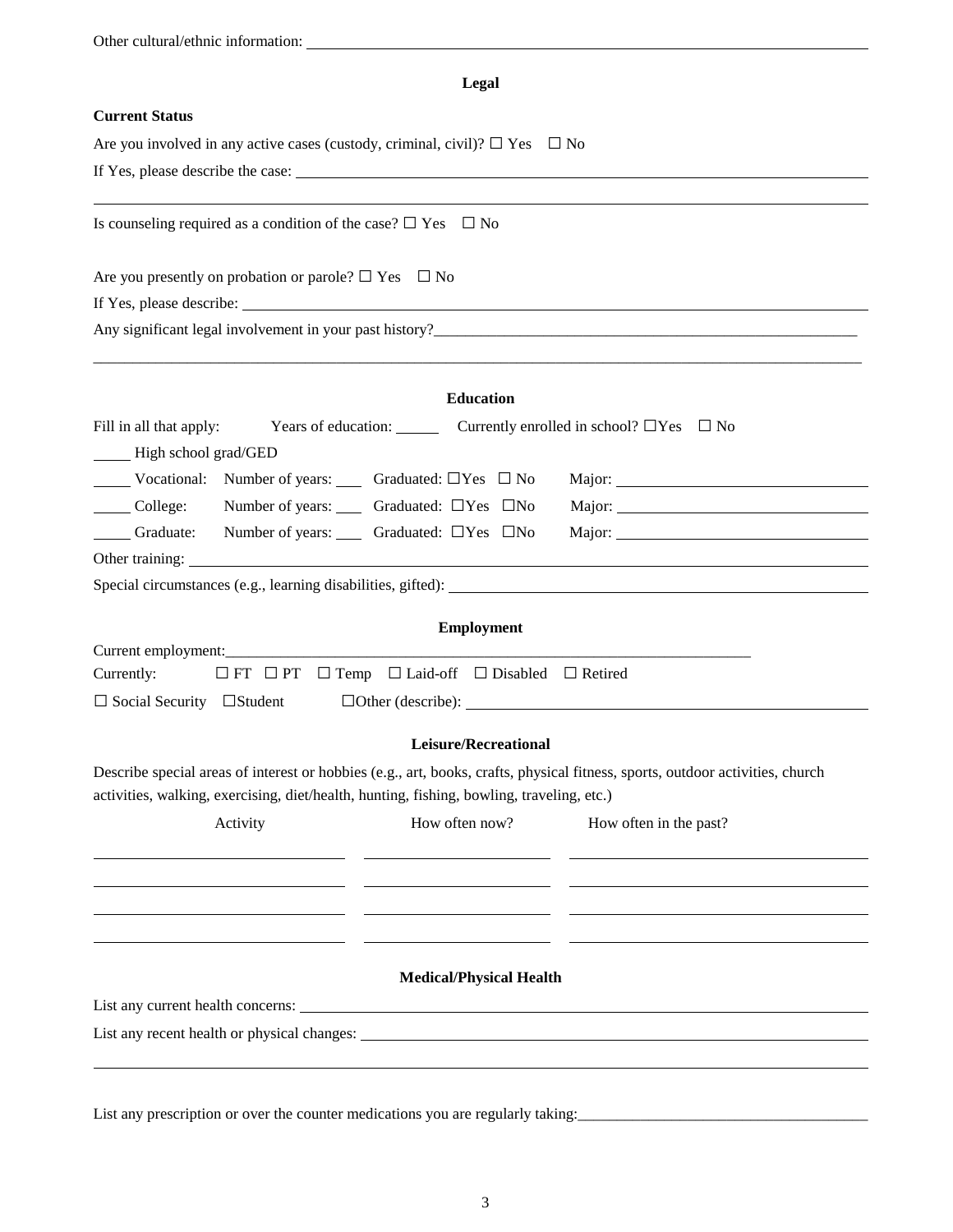| Family history of medical problems:                                  |                            |                    |                            |
|----------------------------------------------------------------------|----------------------------|--------------------|----------------------------|
|                                                                      |                            |                    |                            |
|                                                                      |                            |                    |                            |
|                                                                      |                            |                    |                            |
| Please check if there have been any recent changes in the following: |                            |                    |                            |
| $\Box$ Sleep patterns                                                | $\Box$ Eating patterns     | Behavior<br>$\Box$ | $\Box$ Energy level        |
| $\Box$ Physical activity level                                       | $\Box$ General disposition | $\Box$ Weight      | $\Box$ Nervousness/tension |

\_\_\_\_\_\_\_\_\_\_\_\_\_\_\_\_\_\_\_\_\_\_\_\_\_\_\_\_\_\_\_\_\_\_\_\_\_\_\_\_\_\_\_\_\_\_\_\_\_\_\_\_\_\_\_\_\_\_\_\_\_\_\_\_\_\_\_\_\_\_\_\_\_\_\_\_\_\_\_\_\_\_\_\_\_\_\_\_\_\_\_\_\_\_\_\_\_

Describe changes in areas in which you checked above:

## **Chemical Use History**

|                                                                                                                                                                                                                                                                                                                        | Method of<br>use and amount | Frequency<br>of use | Age of<br>first use        | Age of<br>last use | Used in last<br>48 hours |        | Used in last<br>30 days |        |               |
|------------------------------------------------------------------------------------------------------------------------------------------------------------------------------------------------------------------------------------------------------------------------------------------------------------------------|-----------------------------|---------------------|----------------------------|--------------------|--------------------------|--------|-------------------------|--------|---------------|
|                                                                                                                                                                                                                                                                                                                        |                             |                     |                            |                    | Yes                      | No     | Yes No                  |        |               |
| Alcohol                                                                                                                                                                                                                                                                                                                |                             |                     |                            |                    | $\Box$                   | $\Box$ | $\Box$                  | $\Box$ |               |
| <b>Barbiturates</b>                                                                                                                                                                                                                                                                                                    |                             |                     |                            |                    | $\Box$                   | П      | П                       | $\Box$ |               |
| Valium/Librium                                                                                                                                                                                                                                                                                                         |                             |                     |                            |                    | $\Box$                   | $\Box$ | $\Box$                  | $\Box$ |               |
| Cocaine/Crack                                                                                                                                                                                                                                                                                                          |                             |                     |                            |                    | $\Box$                   | $\Box$ | П                       | $\Box$ |               |
| Heroin/Opiates                                                                                                                                                                                                                                                                                                         |                             |                     |                            |                    | $\Box$                   | П      | П                       | $\Box$ |               |
| Marijuana                                                                                                                                                                                                                                                                                                              |                             |                     |                            |                    | $\Box$                   | □      | П                       | □      |               |
| PCP/LSD/Mescaline                                                                                                                                                                                                                                                                                                      |                             |                     |                            |                    | $\Box$                   | $\Box$ | $\Box$                  | $\Box$ |               |
| <b>Inhalants</b>                                                                                                                                                                                                                                                                                                       |                             |                     |                            |                    | $\Box$                   | □      | $\Box$                  | $\Box$ |               |
| Caffeine                                                                                                                                                                                                                                                                                                               |                             |                     |                            |                    | $\Box$                   | $\Box$ | П                       | $\Box$ |               |
| Nicotine                                                                                                                                                                                                                                                                                                               |                             |                     |                            |                    | $\Box$                   | $\Box$ |                         | $\Box$ |               |
| Over the counter                                                                                                                                                                                                                                                                                                       |                             |                     |                            |                    | $\Box$                   | $\Box$ | $\Box$                  | $\Box$ |               |
| Prescription drugs                                                                                                                                                                                                                                                                                                     |                             |                     | <u> Albanya (Albanya A</u> |                    | $\Box$                   | $\Box$ |                         | $\Box$ |               |
| Other drugs                                                                                                                                                                                                                                                                                                            |                             |                     |                            |                    | $\Box$                   | $\Box$ | $\Box$                  | $\Box$ |               |
| Substance of preference                                                                                                                                                                                                                                                                                                |                             |                     |                            |                    |                          |        |                         |        |               |
| 1. $\frac{1}{2}$ $\frac{1}{2}$ $\frac{1}{2}$ $\frac{1}{2}$ $\frac{1}{2}$ $\frac{1}{2}$ $\frac{1}{2}$ $\frac{1}{2}$ $\frac{1}{2}$ $\frac{1}{2}$ $\frac{1}{2}$ $\frac{1}{2}$ $\frac{1}{2}$ $\frac{1}{2}$ $\frac{1}{2}$ $\frac{1}{2}$ $\frac{1}{2}$ $\frac{1}{2}$ $\frac{1}{2}$ $\frac{1}{2}$ $\frac{1}{2}$ $\frac{1}{2}$ |                             |                     |                            |                    |                          |        |                         |        | $\frac{1}{2}$ |
| 2. $\overline{\phantom{a}}$                                                                                                                                                                                                                                                                                            |                             |                     |                            |                    |                          |        |                         |        |               |
| <b>Substance Abuse Questions</b>                                                                                                                                                                                                                                                                                       |                             |                     |                            |                    |                          |        |                         |        |               |
|                                                                                                                                                                                                                                                                                                                        |                             |                     |                            |                    |                          |        |                         |        |               |
|                                                                                                                                                                                                                                                                                                                        |                             |                     |                            |                    |                          |        |                         |        |               |
| Describe any changes in your use patterns:                                                                                                                                                                                                                                                                             |                             |                     |                            |                    |                          |        |                         |        |               |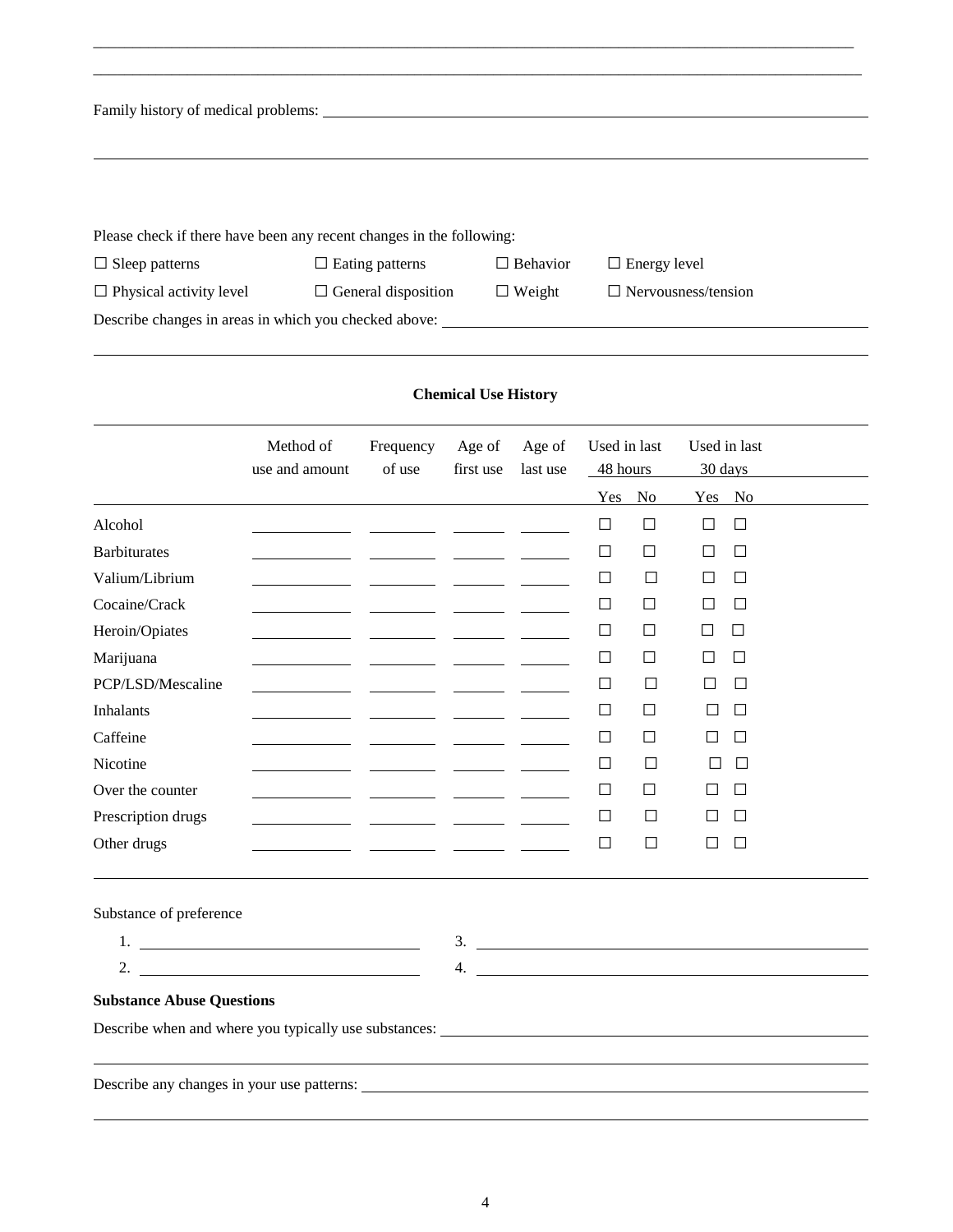Describe how your use has affected your family or friends (include their perceptions of your use):

Have drugs or alcohol created a problem for your job?  $\Box$  Yes  $\Box$  No

## **Counseling/Prior Treatment History**

\_\_\_\_\_\_\_\_\_\_\_\_\_\_\_\_\_\_\_\_\_\_\_\_\_\_\_\_\_\_\_\_\_\_\_\_\_\_\_\_\_\_\_\_\_\_\_\_\_\_\_\_\_\_\_\_\_\_\_\_\_\_\_\_\_\_\_\_\_\_\_\_\_\_\_\_\_\_\_\_\_\_\_\_\_\_\_\_\_\_\_\_\_\_\_\_\_\_

Information about client (past and present):

|                            |     |        |      |       | Your reaction         |
|----------------------------|-----|--------|------|-------|-----------------------|
|                            | Yes | No     | When | Where | to overall experience |
| Counseling/Psychiatric     |     | $\Box$ |      |       |                       |
| treatment                  |     |        |      |       |                       |
| Suicidal thoughts/attempts |     | $\Box$ |      |       |                       |
| Drug/alcohol treatment     |     | $\Box$ |      |       |                       |
| Psych. Hospitalizations    |     | $\Box$ |      |       |                       |
| Involvement with self-help |     | $\Box$ |      |       |                       |
| groups (e.g., AA, Al-Anon, |     |        |      |       |                       |
| NA, Overeaters Anonymous)  |     |        |      |       |                       |

Any family history of mental health problems, such as addiction, depression, suicide attempts, psychosis (past and present)?

\_\_\_\_\_\_\_\_\_\_\_\_\_\_\_\_\_\_\_\_\_\_\_\_\_\_\_\_\_\_\_\_\_\_\_\_\_\_\_\_\_\_\_\_\_\_\_\_\_\_\_\_\_\_\_\_\_\_\_\_\_\_\_\_\_\_\_\_\_\_\_\_\_\_\_\_\_\_\_\_\_\_\_\_\_\_\_\_\_\_\_\_\_\_\_\_\_\_ \_\_\_\_\_\_\_\_\_\_\_\_\_\_\_\_\_\_\_\_\_\_\_\_\_\_\_\_\_\_\_\_\_\_\_\_\_\_\_\_\_\_\_\_\_\_\_\_\_\_\_\_\_\_\_\_\_\_\_\_\_\_\_\_\_\_\_\_\_\_\_\_\_\_\_\_\_\_\_\_\_\_\_\_\_\_\_\_\_\_\_\_\_\_\_\_\_\_ \_\_\_\_\_\_\_\_\_\_\_\_\_\_\_\_\_\_\_\_\_\_\_\_\_\_\_\_\_\_\_\_\_\_\_\_\_\_\_\_\_\_\_\_\_\_\_\_\_\_\_\_\_\_\_\_\_\_\_\_\_\_\_\_\_\_\_\_\_\_\_\_\_\_\_\_\_\_\_\_\_\_\_\_\_\_\_\_\_\_\_\_\_\_\_\_\_\_ \_\_\_\_\_\_\_\_\_\_\_\_\_\_\_\_\_\_\_\_\_\_\_\_\_\_\_\_\_\_\_\_\_\_\_\_\_\_\_\_\_\_\_\_\_\_\_\_\_\_\_\_\_\_\_\_\_\_\_\_\_\_\_\_\_\_\_\_\_\_\_\_\_\_\_\_\_\_\_\_\_\_\_\_\_\_\_\_\_\_\_\_\_\_\_\_\_\_

Please check behaviors and symptoms that occur to you more often than you would like them to take place:

| $\Box$ Aggression          | Elevated mood<br>$\Box$  | $\Box$ Phobias/fears           |
|----------------------------|--------------------------|--------------------------------|
| $\Box$ Alcohol dependence  | $\Box$ Fatigue           | $\Box$ Recurring thoughts      |
| $\Box$ Anger               | $\Box$ Gambling          | $\Box$ Sexual addiction        |
| $\Box$ Antisocial behavior | $\Box$ Hallucinations    | $\Box$ Sexual difficulties     |
| $\Box$ Anxiety             | $\Box$ Hopelessness      | $\Box$ Sick often              |
| $\Box$ Avoiding people     | $\Box$ Impulsivity       | $\Box$ Sleeping problems       |
| $\Box$ Chest pain          | $\Box$ Irritability      | $\Box$ Speech problems         |
| $\Box$ Cyber addiction     | $\Box$ Loneliness        | $\Box$ Suicidal thoughts       |
| $\Box$ Depression          | $\Box$ Memory impairment | $\Box$ Trembling               |
| $\Box$ Distractibility     | $\Box$ Mood shifts       | $\Box$ Withdrawing             |
| $\Box$ Dizziness           | $\Box$ Panic attacks     | $\Box$ Worrying                |
| $\Box$ Drug dependence     |                          | $\Box$ Other (specify): $\Box$ |
| $\Box$ Eating disorder     |                          |                                |

Briefly discuss how the above symptoms impair your ability to function effectively: